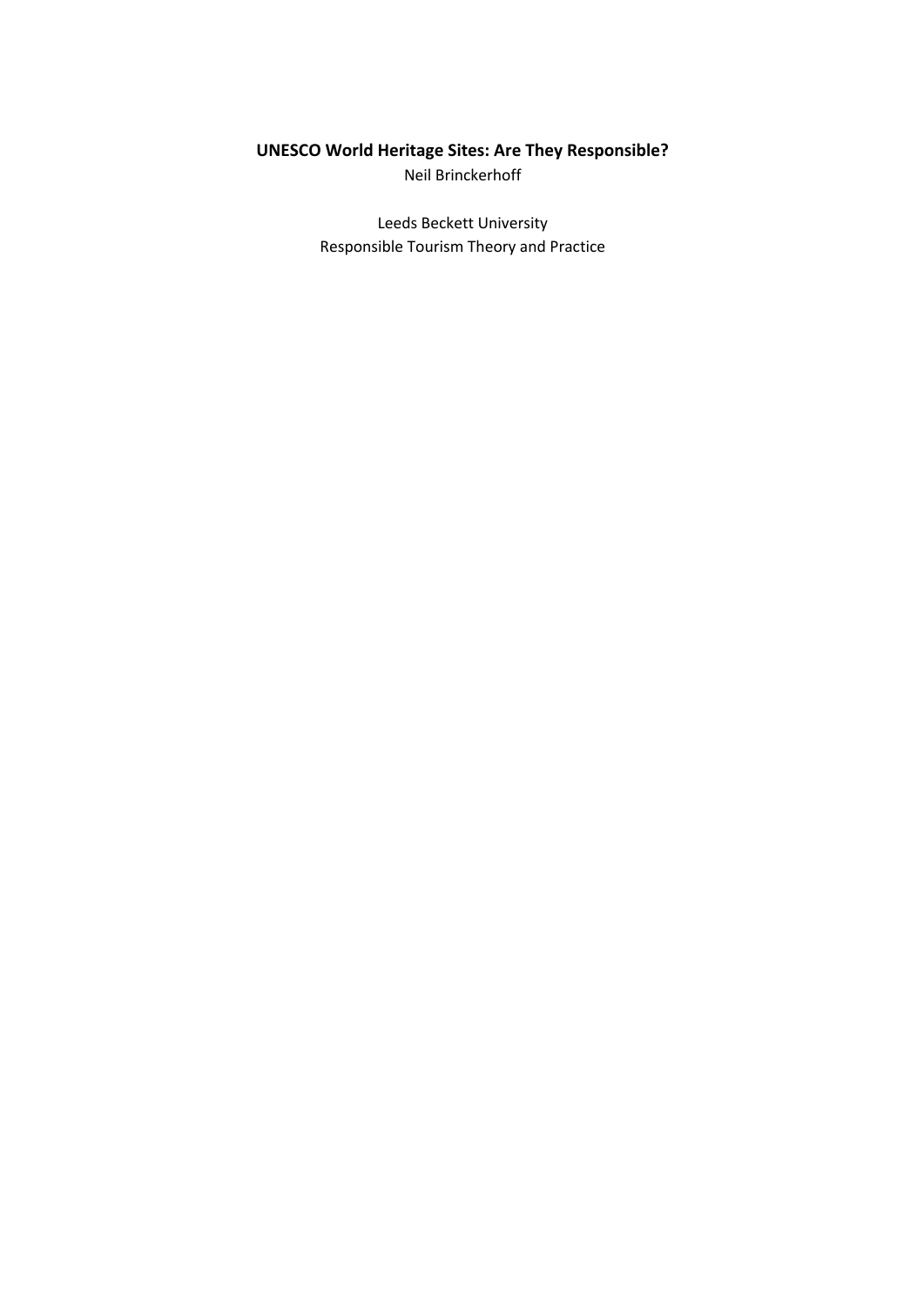Visiting sites of cultural significance harks back to the origins and history of tourism, where religious pilgrimages created some of the earliest travel routes to include tourism infrastructure and services (Goodwin, 2016). Modern mass travel trends can be seen originating in the 1950's and 60's due to increased household wealth in the middle classes leading to more curious travelers visiting a growing number of destinations available globally (Page, 2019). At this time, western powers were focused on maintaining democratic power amidst the tenacious Cold War and came together to form the United Nations (UN) which established the United Nations Educational, Scientific, and Cultural Organization (UNESCO) in 1946 as a specialized agency for Nation States to focus their efforts towards their idyllic promises of world heritage (Meskell, 2018).

UNESCO's first attempt at saving cultural heritage began in 1960 after the Egyptian and Sudanese Governments requested UNESCO's assistance to protect and rescue the cultural heritage monuments endangered by the 500km stretch of the Nile River known as Nubia that would be flooded by building the new Aswan High Dam (Elsawwaf, 2014; UNESCO, n.d.a). There is plenty of well-deserved praise written regarding the collaborative efforts of the Nubian campaign (Meskell, 2018) as its success led to wider faith in UNESCO's mission globally (Keough, 2011), including leading to the 1972 World Heritage Convention (WHC), and the creation of the UNESCO World Heritage List (WHL) (Convention Concerning the Protection of the World Cultural and Natural Heritage, 1972). Currently numbering 1154 sites in 2021 (UNESCO, n.d.b), the growing list of World Heritage Sites (WHS's) is managed by WHC policy structured along the *5 Strategic Objectives of the Convention*, known as the 5 C's: Credibility, Conservation, Capacity Building, Communication and - added 5 years after the others – Communities (UNESCO, 2007).

It must then be asked if a global designation can be considered as responsible, and if possible, what needs to be taken into account. There have been many definitions for Responsible Tourism (RT) drafted over the years and a common factor amongst them is that most are written in the context for action, as in defining who is taking responsibility and how (International Conference on Responsible Tourism in Destinations (ICRTD), 2002; Goodwin, 2016). At the forefront of the RT movement, Goodwin, noted that "[RT] is [also] about everyone involved taking responsibility for making tourism more sustainable. The problem is that when something is everyone's responsibility it can end up being nobody's" (Goodwin, 2011, p.31).

In order to address the dichotomy of stakeholder interests and responsibilities at WHS's (Habicher et al., 2019), this paper will look into the choices made by nation states on the world stage and their efforts inscribing sites into the WHL. This will be done in light of the 2002 Cape Town Declaration on Responsible Tourism, which specifically emphasis engaging the local communities with an aim at minimizing negative impacts and maximizing positive one's (ICRTD, 2002). These decisions will be analysed employing the Triple Bottom Line (TBL) framework (Elkington, 1994) to understand the financial, environmental, and cultural impacts that come with WHL inscription. It is important to note that western perspectives will be given focus in this paper as there are many differences in cultural attitudes east to west and "western perspectives… were well reflected in the WH Convention, [and] the properties on the WHL" (Jimura, 2019, p.11).

The realities of UNESCO's World Heritage nomination and inscription must be further detailed in order to understand if the UNESCO WHL itself would be considered responsible, or if the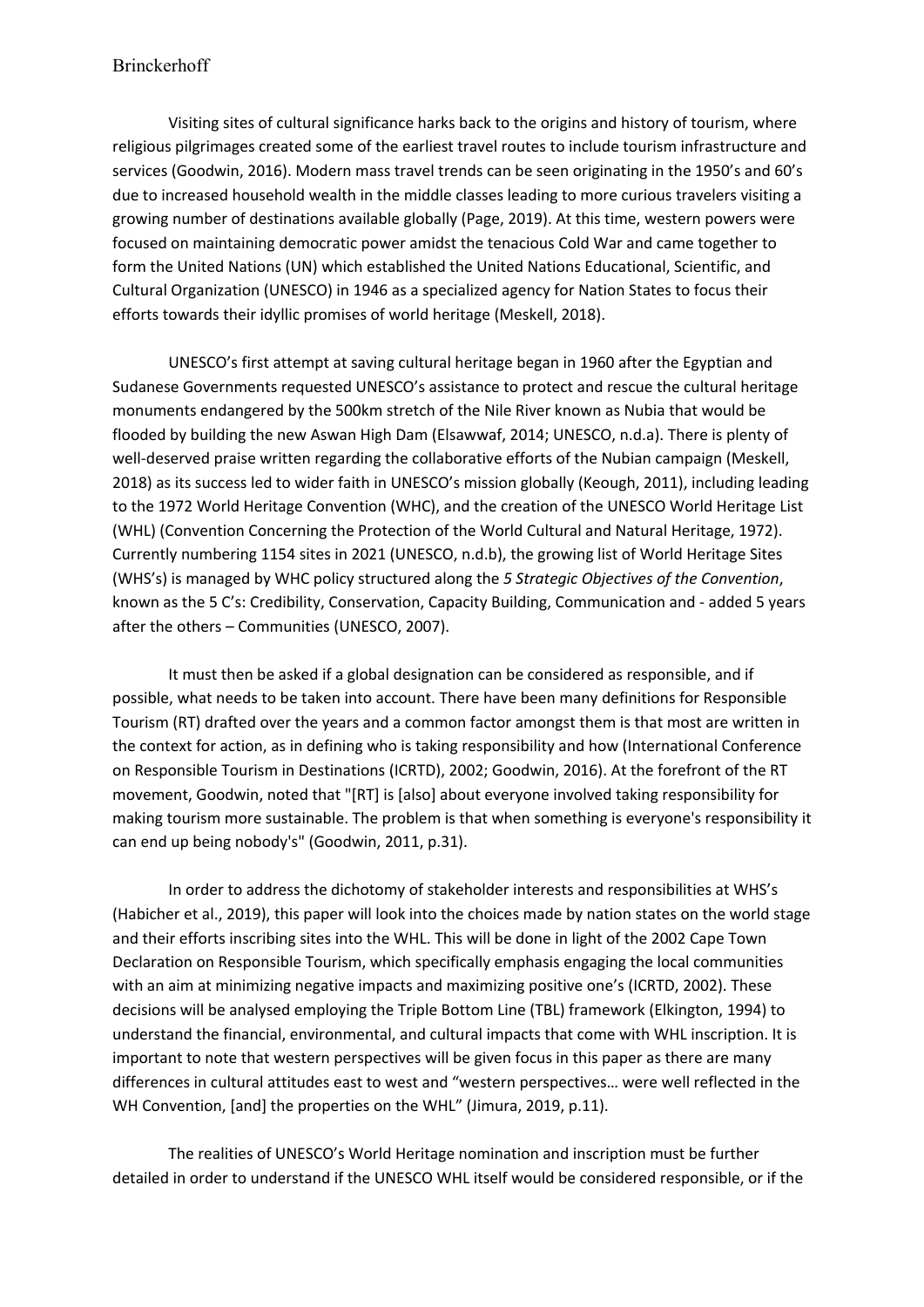listing process is merely a step to the Nation States acting responsibly in the management of their own inscribed sites. UNESCO's convoluted bureaucracy has established the centrality of Nation State's decision-making power (Meskell, 2018) with such fortitude, that the director of the WHC admits that UNESCO "only ha[s] moral power" when making recommendations (Keough, 2011; Usborne, 2014, n.p.). And while the UN makes many statements, it has struggled to adapt to modern global trends where nonstate actors are some of the most destructive forces (Meskell, 2018), suggesting the need for serious transformation of the WHC in order to manage States' obligations to implement proper safeguarding practices of their WHS's (Convention for the Safeguarding of the Intangible Cultural Heritage**,** 2003; Keough, 2011).

Many member nations of the WHC use cultural heritage for soft power (Hoggart, 1978), meaning their motives are often politically motivated outside of the WHC walls (Meskell, 2018). Selfinterests of individual Nations add a complicated layer to governance as national nominations are submitted with the goal of gaining a new national heritage site that brings funding, media attention and tourism along with it (Keough, 2011, Meskell, 2018). By supporting multi-lateral state control of the process, the WHC is putting it in the hands of the states to manage regulation of their own heritage sites unless the convention adapts further practices to better hold states accountable to the convention text (Jimura, 2019). But with the fractured interests of member states, it is still common to find submitted management plans of newly inscribed sites lacking detail to effectively plan for future growth (Keough, 2011; Labadi, 2013). Heritage scholars agree that implementation of WHC procedures in WHS's will need an integrated approach by all stakeholders involved in order fulfil the Convention's goals of preserving World Heritage for future generations (Imon, 2017).

Issues with many specific sites have been raised over the years, especially amidst times of war (Connor, 2016). Established alongside the WHL, the Convention does keep the List of World Heritage in Danger (UNESCO, n.d.c.) updated yearly, and so far, 3 sites have lost their Heritage status due to loss of *outstanding universal value,* although Gaillard and Rodwell (2015) claim these decisions were inconsistent as the criteria varied for each site. Dresden's Elbe Valley lost its WHS status in 2009 after the residents voted to continue construction of a bridge that would decrease congestion in the city, and while "some officials [warned] the loss will damage both Dresden's reputation and its tourism revenues… more than half of the people living in the city [were] willing to see the title go" (Abramsohn, 2009, n.p.). The people living near a WHS, and thus those impacted by its WHL status, should clearly be the one's making the decision about their city's future. So, if the residents of Dresden - much like those in the redeveloping waterfront city, Liverpool, whose WHS status was lost in 2021 (Bowley, 2021) - are choosing to prioritise their local development, it is not shameful and instead may be enlightening as to which heritage sites actually benefit from a UNESCO listing.

Elkington's TBL (1994) will be used to analyse the impacts of WHS status, beginning with the financial bottom line, which clarifies the dichotomy between political decision-makers and local communities impacted by WHL inscription. It is the Nation States who are most eager to boast of the imminent financial benefits their country will reap from a new WHS inscription, as being listed is thought to bring prominence and increased tourism to the destination (Frey and Steiner, 2011), and hopefully benefiting the local economy by bringing more access to funding (Natural Heritage Protection Fund, n.d.). Locals are initially sold on the notion of economic prospect, but over time the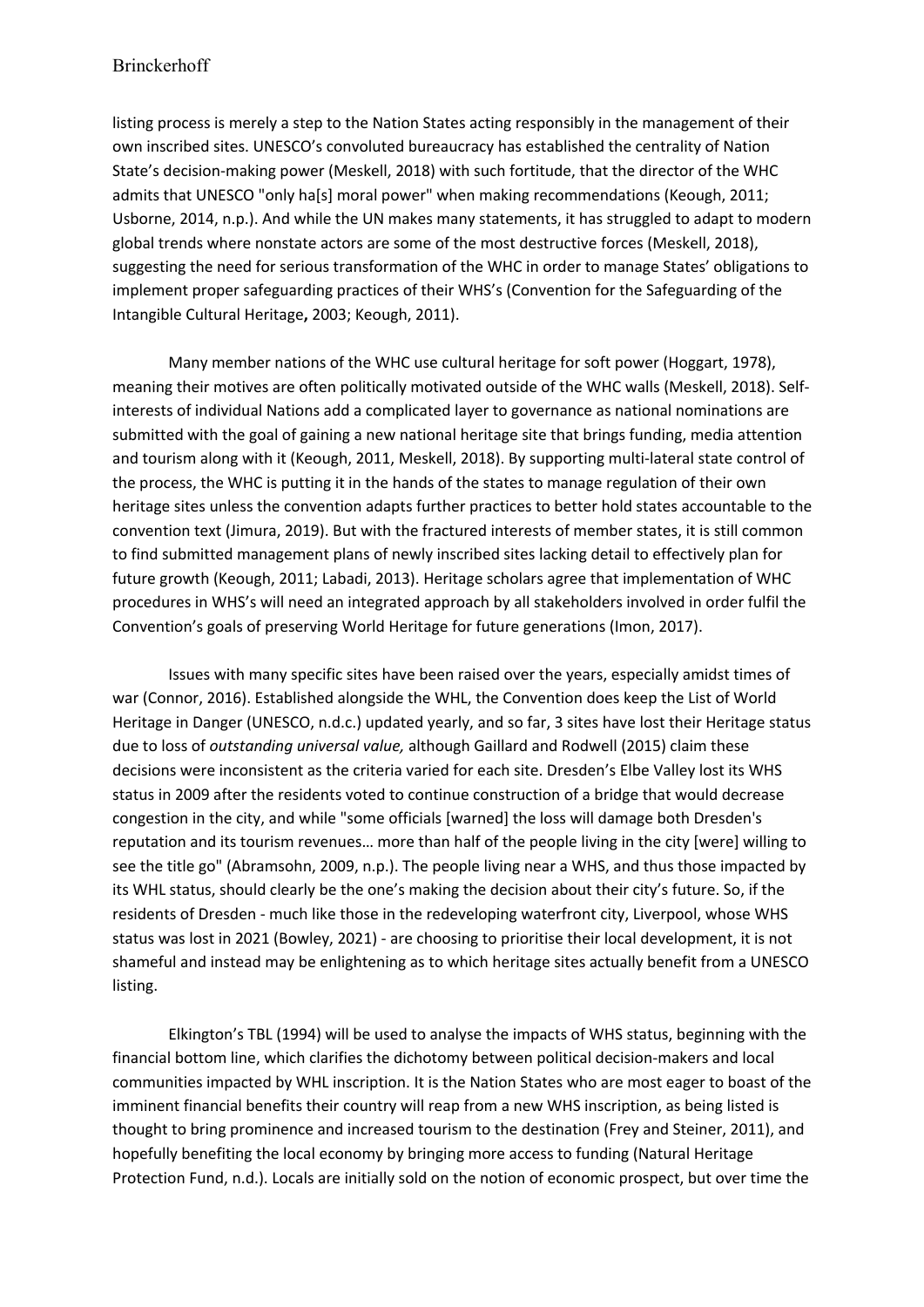## Brinckerhoff

excessive focus given to these benefits can lead to serious issues like the loss of local purchasing power parity due to inflation (Jimura, 2019) and rise in real estate costs because of speculation (Milano, 2017). Residents in cities like Matera, Italy have moved away from the WHL city centre as they feared further exploitation and larger encroachment of tourists on local life (Molstad, n.d.). To prevent this, RT requires local management by Destination Management Organization's (DMO's) to ensure regional cooperation between sectors (Gajdosík et al., 2015). UNESCO has recently highlighted how the local government of Amsterdam played an important role in balancing tourism revenue and community development in an urban environment (2016) by working alongside private industries to support sustainable tourism innovation in accommodation and transportation (UNESCO, 2016). Showing that it is feasible to strike an economic balance in WHS's, and making it important to see if it is possible environmentally as well.

As growth in local tourism to a destination typically precedes the WH process, nomination and listing have actually shown to be a benefit environmentally for many sites and their surroundings due to the UNESCO regulations that come with joining the WHL (Goodwin, 2009). Though there's no denying that this is not always the case, as management plans for site nomination dossiers don't have required standards to regulate carrying capacity limits (Labadi, 2013) or surrounding environmental needs like water and additional traffic (Jimura, 2019). Meaning the responsibility for additional environmental impacts - like pollution, damaged caused by new infrastructure, and carbon emitted coming from travel to and from a destination - are not a burden taken on by the WHC and responsibility is instead left on the individual (Jimura, 2019). UNESCO's approach of minimal enforcement of standards and its lack of resources for site preservation (Usborne, 2014), have necessitated that local tourism stakeholders reinvest their income in order to preserve their destinations and to raise local awareness of conservation (Buckley, 2012; Jimura, 2019). As seen, individual actions can become a cohesive form of action, which means the key to conserving WHS's may be involving the community in future conservation efforts (Lorenzo et al., 2011).

The necessity of community decision-making around WHS's becomes clear when analysing the cultural bottom line, especially in light of a general consensus between Nation's that it is noncompulsory to create legislation that maximizes community benefits at WHS's, as its not actually stated in the WHC text (Labadi, 2013). Although, a new WHS being listed nearby will be noticed in local people's everyday lives due to new cultural exchanges with visitors and the changes in traffic, shopping, and food that may occur because of the new tourism crowds (Du Cros, 2008; Jimura, 2019). Furthermore, a study of residents' perceptions in Sortelha, Portugal showed that heritage campaigns may bring envy to those who benefit from the increase in tourism, despite bringing collective community pride (Silva, 2014). But it is important to note that the demographics closer to WHS's tend to have a more positive outlook overall than people less connected to the WHS via proximity or culture (Kiura 2019). And while UNESCO boasts of community pride, WHL watchdog, the World Monuments Fund, has listed the Courtyard Houses of Cordoba on its most recent watch list due to locals being crowded out by visitors (2021) leading to a divide between the WHS and its local surroundings. These examples, much like the other strands of the TBL, often originate from state inscription documents that keep quiet about the possible impacts of a new WHS on local communities (Labadi, 2013), possibly because national motivations towards World Heritage may be less altruistic than they seem. (Keough, 2011).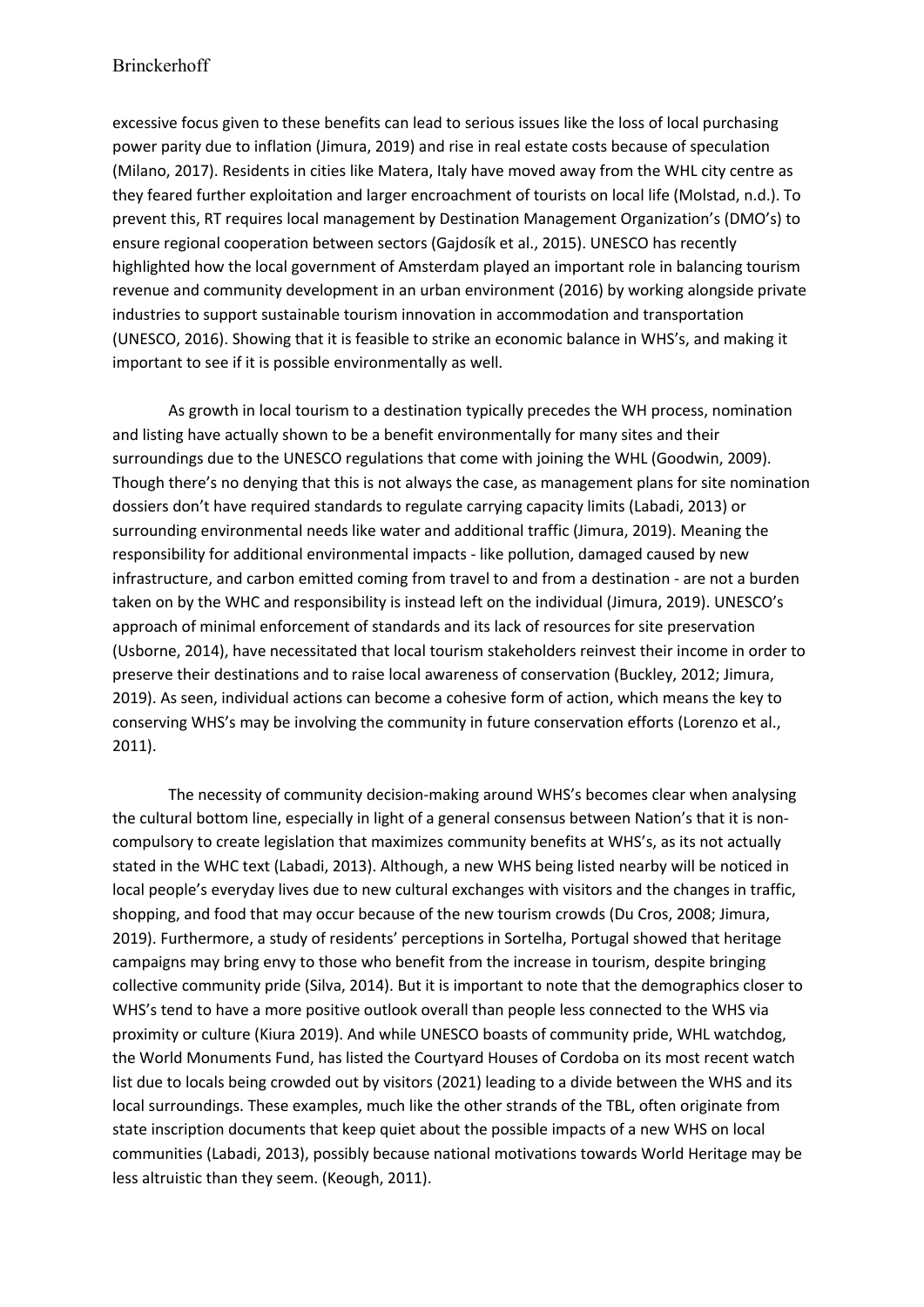Realities of multi-lateral governance mean that UNESCO's conventions cannot be expected to solve every problem alone, but can instead use their global platform to call for action as done with the 1972 WHC that has inspired responsible involvement across the tourism industry (Meskell, 2018). Recently, the WHC has managed to take further steps by developing its sustainable tourism IMPACT series (Caust et al., 2019) and by using the TBL as framework for its One Planet Vision for a Responsible Recovery of the Tourism Sector (One Planet Sustainable Tourism Programme, 2020). Overall, UNESCO's global peacekeeping philosophy of World Heritage will always have its critics (Keough, 2011; Usborne, 2014) and its supporters, both who will point out necessary improvements that need to be made to WHS management and WHC strategy in order to avoid negative transformations of WHS's and the local communities surrounding them (Müller, 2014; Job et al., 2017). But for its limitations, UNESCO has taken onto the challenge of leadership in global responsibility while engaging local communities to take responsibility of WHS's that might otherwise have not been cared for, making UNESCO World Heritage Sites a responsible endeavour overall.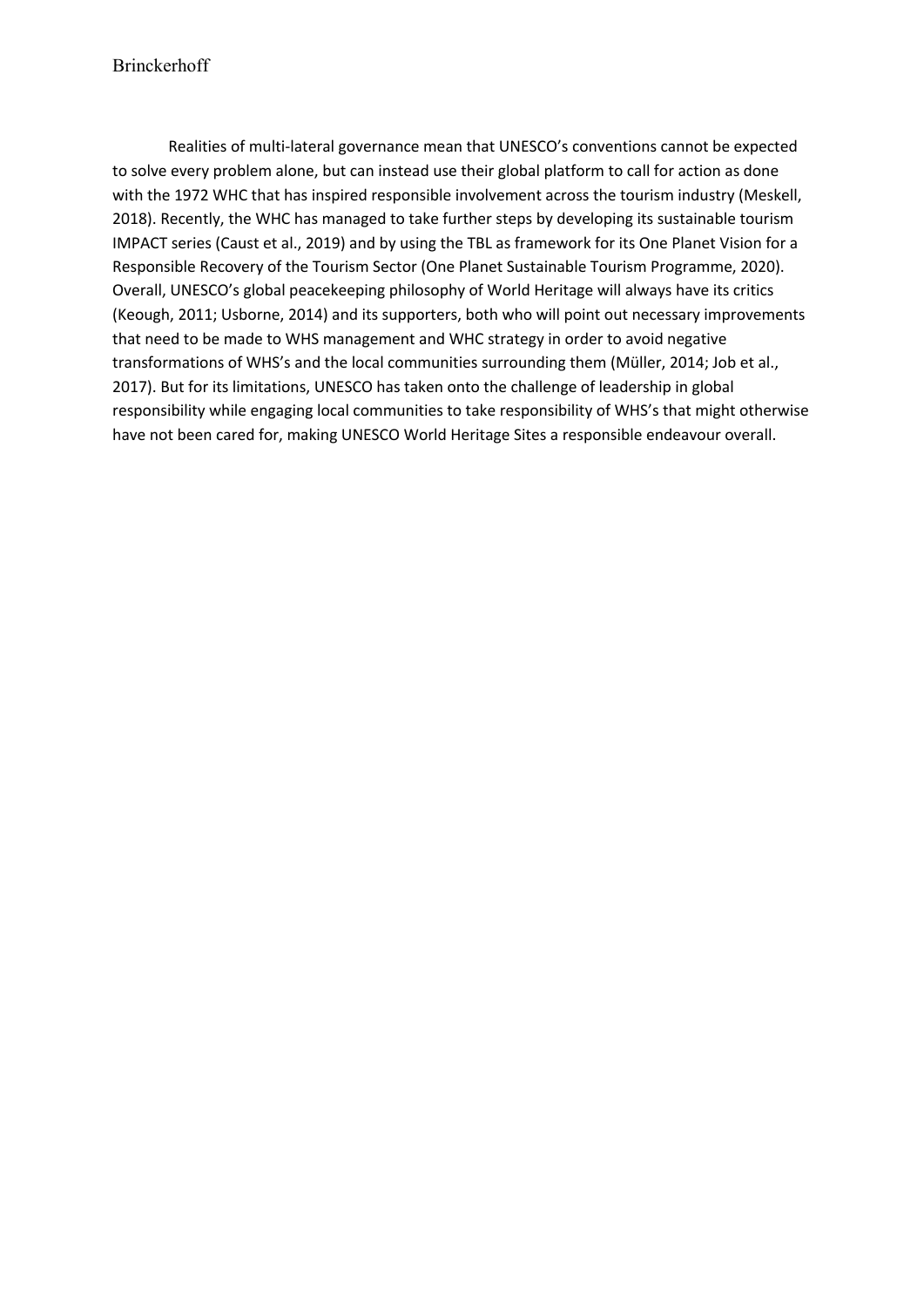## References

- Abramsohn, J. (2009) Dresden loses UNESCO world heritage status. *Deutsche Welle* [Online], 29 June. Available at: <http://www.dw.com/en/dresden-loses-unesco-world-heritage-status/a-4415238> [Accessed 30 October 2021].
- Bowley, G. (2021) Liverpool Loses Its UNESCO World Heritage Status. *New York Times* [Online], 20 August. Available at: <https://www.nytimes.com/2021/07/21/world/europe/liverpoolunesco-world-heritage-status.html> [Accessed 30 October 2021].
- Buckley, R. (2012) Sustainable tourism: research and reality. *Annals of Tourism Research,* 39(2), pp. 528–546.
- Caust, J. and Vecco, M. (2019) UNESCO, cultural heritage sites and tourism: A paradoxical relationship. In: Pechlaner, H., Innerhofer, E. and Erschbamer, G. *Overtourism: Tourism management and solutions*. New York: Routledge. pp. 67-75.
- Connor, A. (2016) Heritage in an Expanded Field: Reconstructing Bridge-ness in Mostar. In: Craith, M. N., Kockel, and U Logan, W. *A Companion to Heritage Studies*. New York: John Wiley & Sons. pp. 254–67.
- *Convention Concerning the Protection of the World Cultural and Natural Heritage* (1972) [Online]. 1037 UNTS. Available from: <http://whc.unesco.org/en/conventiontext/> [Accessed 2 November 2021].
- *Convention for the Safeguarding of the Intangible Cultural Heritage* (2003) [Online]. Available from: <https://ich.unesco.org/en/convention> [Accessed 3 November 2021].
- Du Cros, H. (2008) Too Much of a Good Thing? Visitor Congestion Management Issues for Popular World Heritage Tourist Attractions. *Journal of Heritage Tourism*, 2(3), pp. 225–238.
- Elkington, J. (1994) Towards the Sustainable Corporation: Win-Win-Win Business Strategies for Sustainable Development. *California Management Review*, 36(2), pp. 90-100.
- Elsawwaf, M., Feyen, J., Batelaan O., and Bakr, M. (2014) Groundwater-Surface Water Interaction in Lake Nasser, Southern Egypt. *Hydrological Processes*, 28(3), pp. 414–430.
- Frey, B.S. and Steiner, L. (2011) World Heritage List: Does it make sense? *International Journal of Cultural Policy*, 17(5), pp. 555–573.
- Gaillard, B. and Rodwell, D. (2015) A failure of process? Comprehending the issues fostering heritage conflict in Dresden Elbe Valley and Liverpool – maritime mercantile city World Heritage Sites. *The Historic Environment: Policy & Practice,* 6(1), pp. 16–40.
- Gajdosík, T., Hrubcová, G., Srámek, J. & Tittelbachová, S. (2015) Approaches to the Economization of Cultural Heritage in Context of Destination Management in the Czech Republic. *Journal of Competitiveness,* 7(1), pp. 22-34.
- Goodwin, E. J. (2009) The World Heritage Convention, the Environment, and Compliance. *Colorado Journal of International Environmental Law and Policy*, 20(2), pp. 157–198.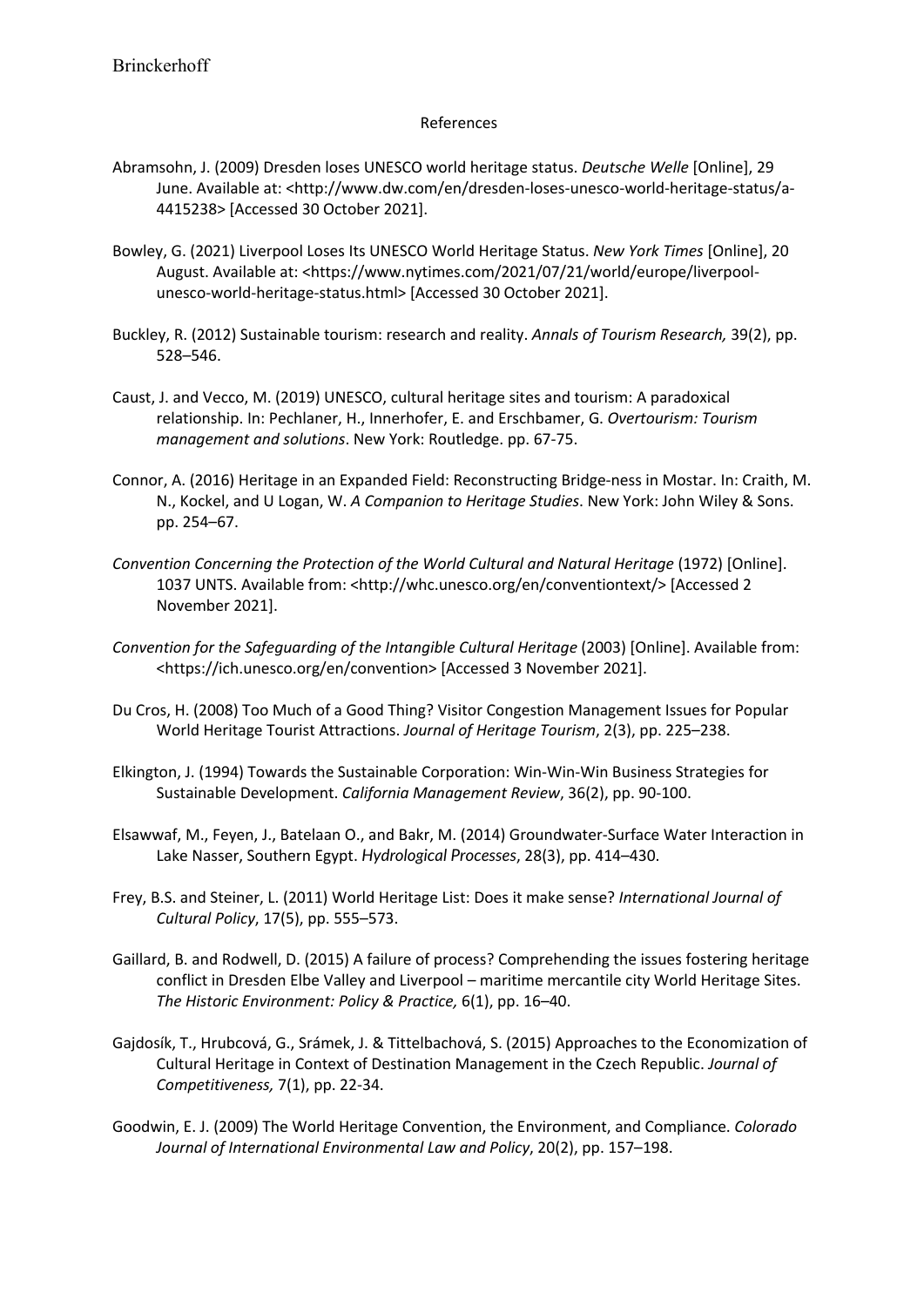- Goodwin, H. (2011) *Taking responsibility for tourism: Responsible tourism management*. Oxford: Goodfellow.
- Goodwin, H. (2016) *Responsible Tourism: Using tourism for sustainable development*. Oxford: Goodfellow Publishers, pp. 29-42.
- Habicher, D., Isetti, G., and Scuttari, A. (2019) Visitor management in world heritage sites: Does overtourism driven traffic management affect tourist targets, behaviour and satisfaction? The case of the Dolomites UNESCO World Heritage Site, Italy. In: Pechlaner, H., Innerhofer, E. and Erschbamer, G. *Overtourism: Tourism management and solutions*. New York: Routledge. pp. 187-205.
- Hoggart, R. (1978) *An Idea and Its Servants: UNESCO from within.* New York: Oxford University Press.
- Imon, S. S. (2017) Cultural Heritage Management Under Tourism Pressure. *Worldwide Hospitality and Tourism Themes*, 9(3), pp. 335–348.
- International Conference on Responsible Tourism in Destinations (2002) *The Cape Town Declaration* [Online]. Available from: <https://responsibletourismpartnership.org/cape-town-declarationon-responsible-tourism/> [Accessed 26 October 2021].
- Jimura, T. (2019) *World heritage sites: tourism, local communities and conservation activities*. Wallingford, Oxfordshire: CABI.
- Job, H., Becken, S. and Lane, B. (2017) Protected areas in a neoliberal world and the role of tourism in supporting conservation and sustainable development: An assessment of strategic planning, zoning, impact monitoring, and tourism management at natural World Heritage Sites*. Journal of Sustainable Tourism*, 25(12), pp. 1697–1718.
- Keough E. (2011) Heritage in Peril: A Critique of UNESCO's World Heritage Program. *Washington University Global Studies Law Review*, 10(3), pp. 593-615.
- Labadi, S. (2013) *UNESCO, Cultural Heritage, and Outstanding Universal Value: Value-based Analyses of the World Heritage and Intangible Cultural Heritage Conventions*. Lanham, Maryland: AltaMira Press.
- Lorenzo, B., Ilaria, V., Sergio, R., Stefano, S. and Giovanni, S. (2011) Involvement of recreational scuba divers in emblematic species monitoring: the case of Mediterranean red coral. *Journal for Nature Conservation,* 19(5), pp. 312–318.
- Meskell, L. (2018) *A future in ruins: Unesco, world heritage, and the dream of peace*. New York, NY: Oxford University Press.
- Milano, C. (2017) Overtourism, Malestar Social Y Turismofobia. *PASOS: Revista de Turismo y Patrimonio Cultural*. Barcelona and Madrid: Ostelea School of Tourism and Hospitality, pp. 551–564.
- Molstad, A. (n.d.) Resurrected Matera Faces Overtourism. *Destination Stewardship Center* [Online]. Available at: <https://destinationcenter.org/dsr-introduction/destination-stewardship-reportautumn-2021/resurrected-matera-faces-overtourism/> [Accessed 31 October 2021].